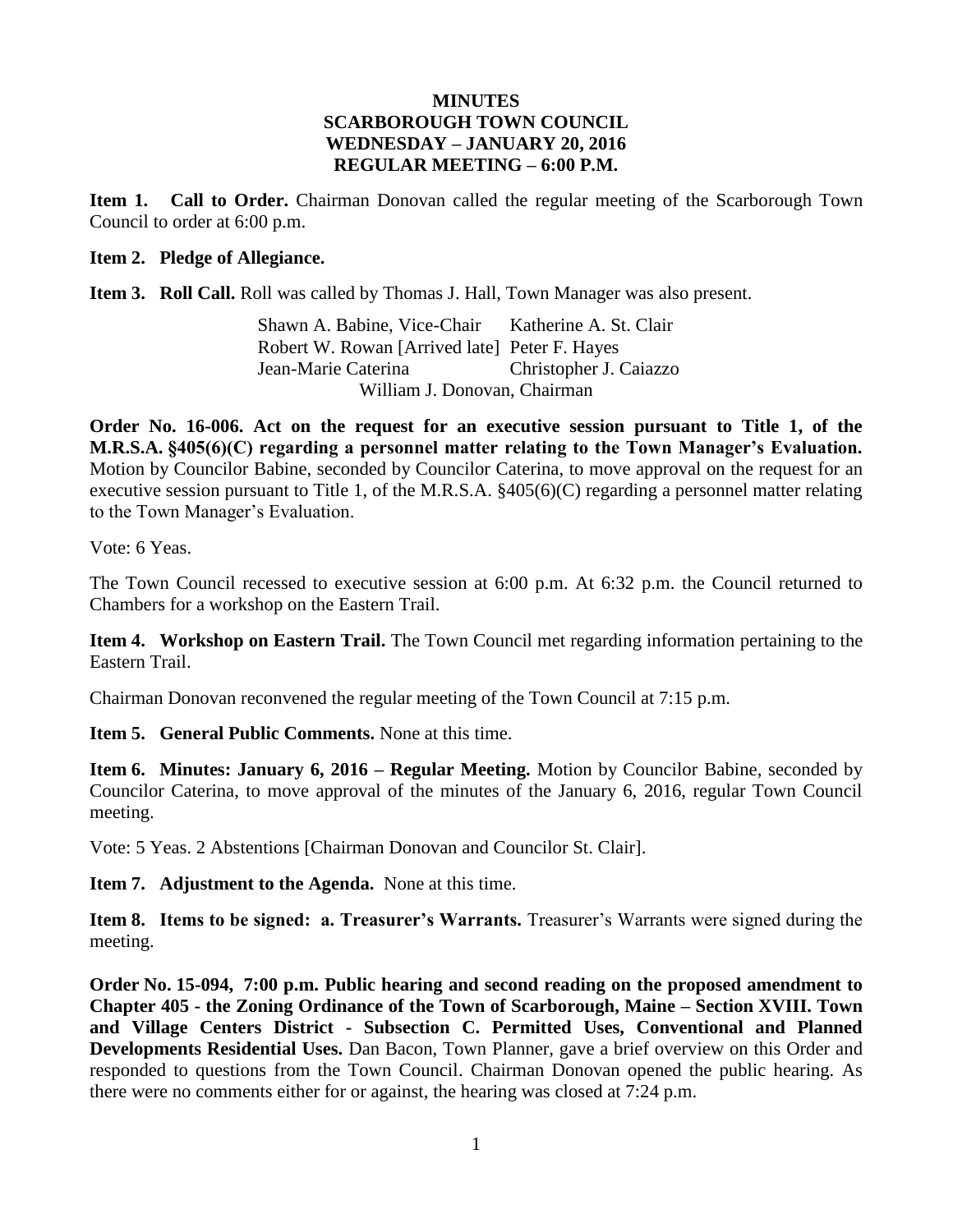Motion by Councilor Babine, seconded by Councilor Caterina, to move approval of the second reading on the proposed amendment to Chapter 405 - the Zoning Ordinance of the Town of Scarborough, Maine – Section XVIII. Town and Village Centers District - Subsection C. Permitted Uses, Conventional and Planned Developments Residential Uses, as follows:

#### **Proposed Amendment to the Zoning Ordinance Regarding Multi-Family Housing in the Town and Village Center District (TVC)**

BE IT HEREBY ORDAINED by the Town Council of the Town of Scarborough, Maine, in Town

Council assembled, that the following amendment to the Zoning Ordinance of the Town of

Scarborough, Maine, be and hereby are adopted:

Amend SECTION XVIII. TOWN AND VILLAGE CENTERS DISTRICT subsection C. as follows (additions are underlined; deletions are struck through):

C. PERMITTED USES, CONVENTIONAL AND PLANNED DEVELOPMENTS RESIDENTIAL USES

## **The following residential uses are permitted in both conventional and planned developments:**

**1.** Multifamily dwellings, limited to no more than twelve (12) dwelling units per building

- **2.** Multiplex dwellings
- **3.** Townhouses, limited to no more than eight (8) dwelling units per building
- **4.** Senior housing

### MIXED USES

### **The following mixed uses are permitted in both conventional and planned developments:**

**5.** Dwelling units in a mixed use building, limited to no more than eight (8) dwelling units per building. Permitted residential uses mixed with special exception uses requires special exception approval by the Zoning Board of Appeals under Section IV(I) of this Ordinance.

Vote: 7 Yeas.

**Order No. 15-100, 7:00 p.m. Public hearing and second reading on the proposed amendments to Chapter 405 – the Zoning Ordinance, Section IX. Performance Standards. Subsection O. Solar Energy Systems.** Dan Bacon, Town Planner, gave a brief overview on this Order and responded to questions from the Town Council. Chairman Donovan opened the public hearing. As there were no comments either for or against, the hearing was closed at 7:47 p.m.

Motion by Councilor St. Clair, seconded by Councilor Babine, to move approval of the second reading on the proposed amendment to Chapter 405 – the Zoning Ordinance, Section IX. Performance Standards. Subsection O. Solar Energy Systems, as follows:

# **Proposed Amendment to the Zoning Ordinance**

# **Regarding Solar Energy Systems in Common Open Space**

BE IT HEREBY ORDAINED by the Town Council of the Town of Scarborough, Maine, in Town Council assembled, that the following amendment to the Zoning Ordinance of the Town of

Scarborough, Maine, be and hereby are adopted:

Amend SECTION IX. PERFORMANCE STANDARDS subsection O. as follows (additions are underlined; deletions are struck through):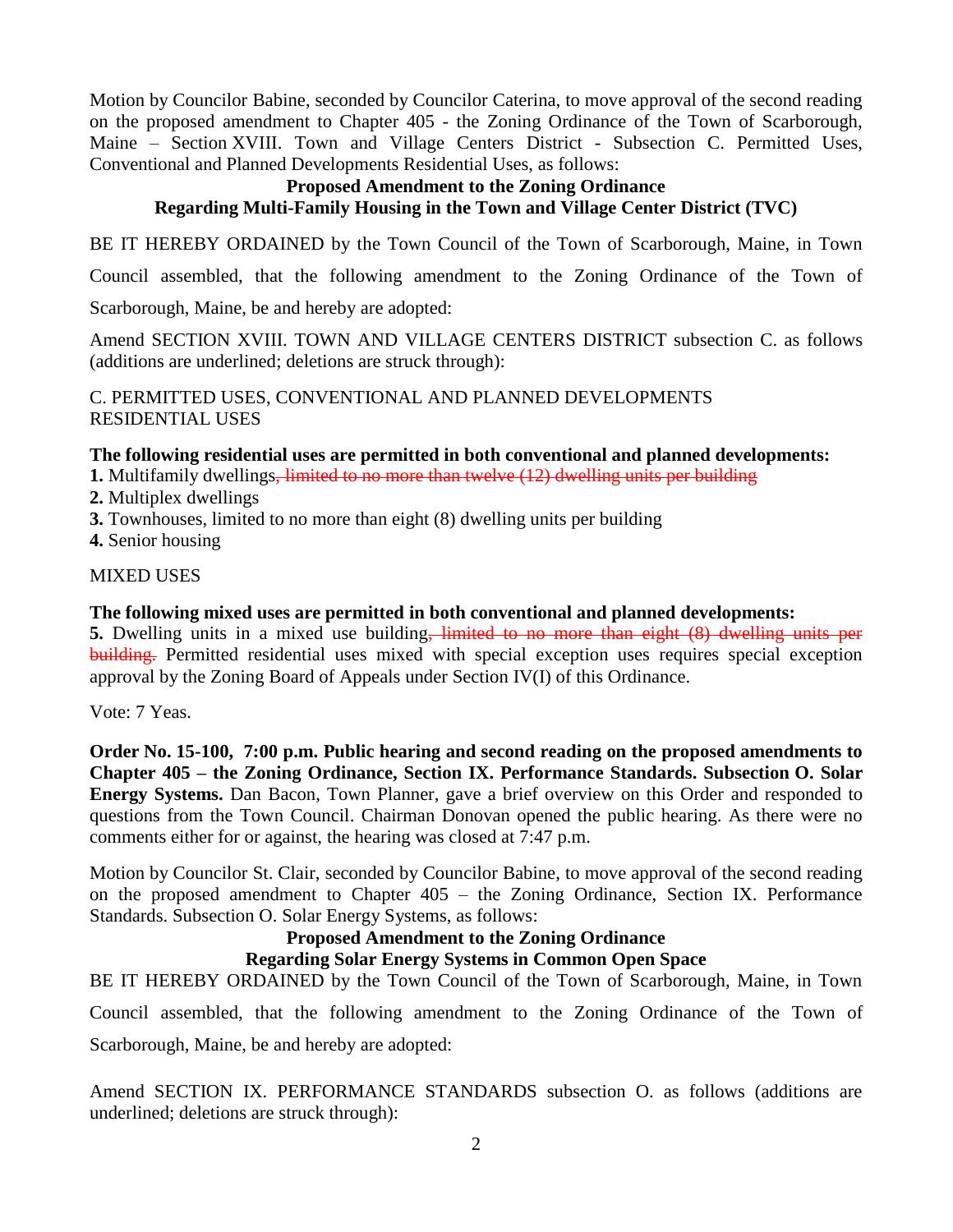### O. PERFORMANCE STANDARDS – SOLAR ENERGY SYSTEMS

Solar energy systems are considered accessory uses and structures in all residential, mixed use, commercial and industrial districts in the Town of Scarborough. The Code Enforcement Officer may issue a building permit for the installation of a solar energy system provided the following performance standards are met. Solar energy systems include photovoltaic, solar hot water, and solar space heating.

### **1. Roof and Building Mounted Solar Energy Systems -**

**a.** Roof mounted solar energy systems shall conform to the maximum building height restrictions within the district in which it is located;

**b.** The solar energy systems shall be designed, sized and installed to only generate electricity, hot water, or heat for the building(s) located on the same lot. This standard is not intended to prohibit the transfer of excess energy to the power grid.

**c.** Electrical, plumbing and/or building permits from Code Enforcement shall be required.

### **2. Ground Mounted Solar Energy Systems (Solar Arrays) -**

**a.** The maximum height of a ground mounted solar energy systems shall be a twenty (20) feet. The height of a ground mounted solar energy system shall be measured from the ground level at the base of the solar energy system to the its highest point. of the solar energy system or including the system's pedestal.

**b.** Ground mounted solar energy systems shall conform to the yard requirements of the applicable zoning district or be setback a distance equal to the total height of the system, whichever is greater.

**c.** Electrical wiring and connections from the solar energy system to the building(s) they serve shall be underground.

**d.** The solar energy systems shall be designed, sized and installed to only generate electricity, hot water or heat for the building(s) located on the same lot. This standard is not intended to prohibit the transfer of excess energy to the power grid.

**e.** Electrical, plumbing, and/or building permits from Code Enforcement shall be required.

**3. Solar Energy Systems within Common Open Space –** To the extent permitted by applicable state and/or federal laws, solar energy systems may be allowed by the Planning Board within the common open space of a residential subdivision subject to the following requirements:

a. The solar energy systems within common open space shall comply with the performance standards 2.a., 2.c., and 2.e. of the subsection above.

b. If proposed within a conservation subdivision required under Section VII.A. of this Ordinance, the installation of solar energy systems, and any necessary associated improvements, shall avoid impacting wetlands within the subdivision open space areas.

c. The location and number of solar energy systems shall be determined by the Planning Board and shall be based on the forecasted energy consumption of the dwellings and uses within the subdivision as well as the site's ability to accommodate these systems without impacting the other purposes of the common open space.

Amend SECTION VIIA.CONSERVATION SUBDIVISION DESIGN subsection F.7.as follows (additions are underlined; deletions are struck through):

**7.** Open space lands, required pursuant to Section VIIA(B)(1), may be designed to conserve wetlands and other natural resources, while also accommodating agricultural or recreational uses and activities or solar or wind energy systems as allowed for under Section IX. The Planning Board shall have the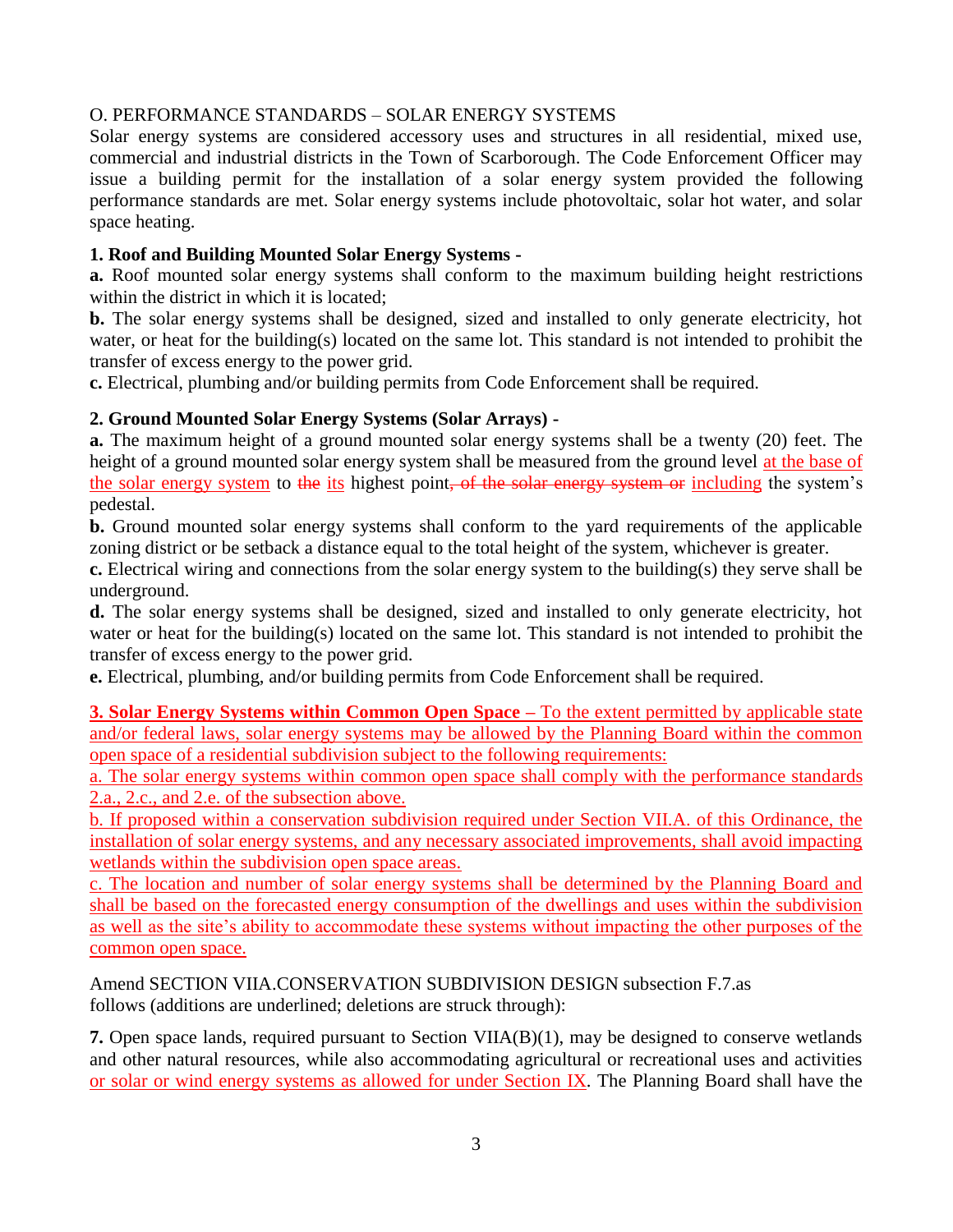flexibility to allow a combination of open space functions so long as these functions and uses are in conformance with all of the above performance standards in Section VIIA(F)(1) through (6).

Amend SECTION VII. subsection B.10.as follows (additions are underlined; deletions are struck through):

**10.** Residual open space accumulated by modifying space and bulk requirements within the allowable density limits shall be usable for active or passive recreation, neighborhood gathering places, or other outdoor living purposes and for preserving large trees, tree groves, woods, ponds, streams, glens, rock outcrops, native plant life and wildlife cover. In addition, open space can be used for solar or wind energy systems as allowed for under Section IX. The use of any open space may be further limited or controlled at the time of final plat approval where necessary to protect adjacent properties or uses.

Amend SECTION XVC, subsection B.6.as follows (additions are underlined; deletions are struck through):

**6.** At least 10% of the net residential acreage of a development shall be allocated as village green space for active and passive recreation. This village green space may consist of neighborhood parks, community greens, commons, linear greenways, courtyards, landscaped boulevards and the like. The village green space shall be integral to the development and shall be sited in a central location available and desirable for use by the residents of the development. In addition, green space or common land can be used for solar or wind energy systems as allowed for under Section IX.

Amend SECTION XVB, subsection B.5.as follows (additions are underlined; deletions are struck through):

5. Between 10 - 20% of the net residential area of a subdivision shall be allocated as designated open space accessible to all residential units. The open space shall consist of both village green space and surrounding open space for conservation. The village green space may consist of neighborhood parks, community greens, commons, linear greenways, courtyards, landscaped boulevards and the like. The surrounding open space shall be connected and contiguous where feasible, and shall be restricted for conservation and recreation in perpetuity. This open space may contain recreation areas, ball fields, recreation trails, and the like. It shall function as protection for natural resources, buffers to adjacent incompatible uses, forested, natural distinctions between this zoning district and adjacent less dense zoning districts, and linkages to neighboring green spaces or recreational amenities. In addition, this common green space or open pace can be used for solar or wind energy systems as allowed for under Section IX. The final open space percentage within the 10 - 20% range shall be determined by the Planning Board.

Vote: 7 Yeas.

**Order No. 16-007, 7:00 p.m. Public hearing and action on the new request for a Food Handlers License and Innkeepers License from YUG Hospitality LLC, d/b/a Millbrook Motel/ Best Value Inn, located at 321 US Route One.** Chairman Donovan opened the public hearing, as there were no comments either for or against, the hearing was closed at 7:50 p.m.

Motion by Councilor St. Clair, seconded by Councilor Caterina, to move approval of the new request for a Food Handlers License and Innkeepers License from YUG Hospitality LLC, d/b/a Millbrook Motel/ Best Value Inn, located at 321 US Route One.

Vote: 7 Yeas.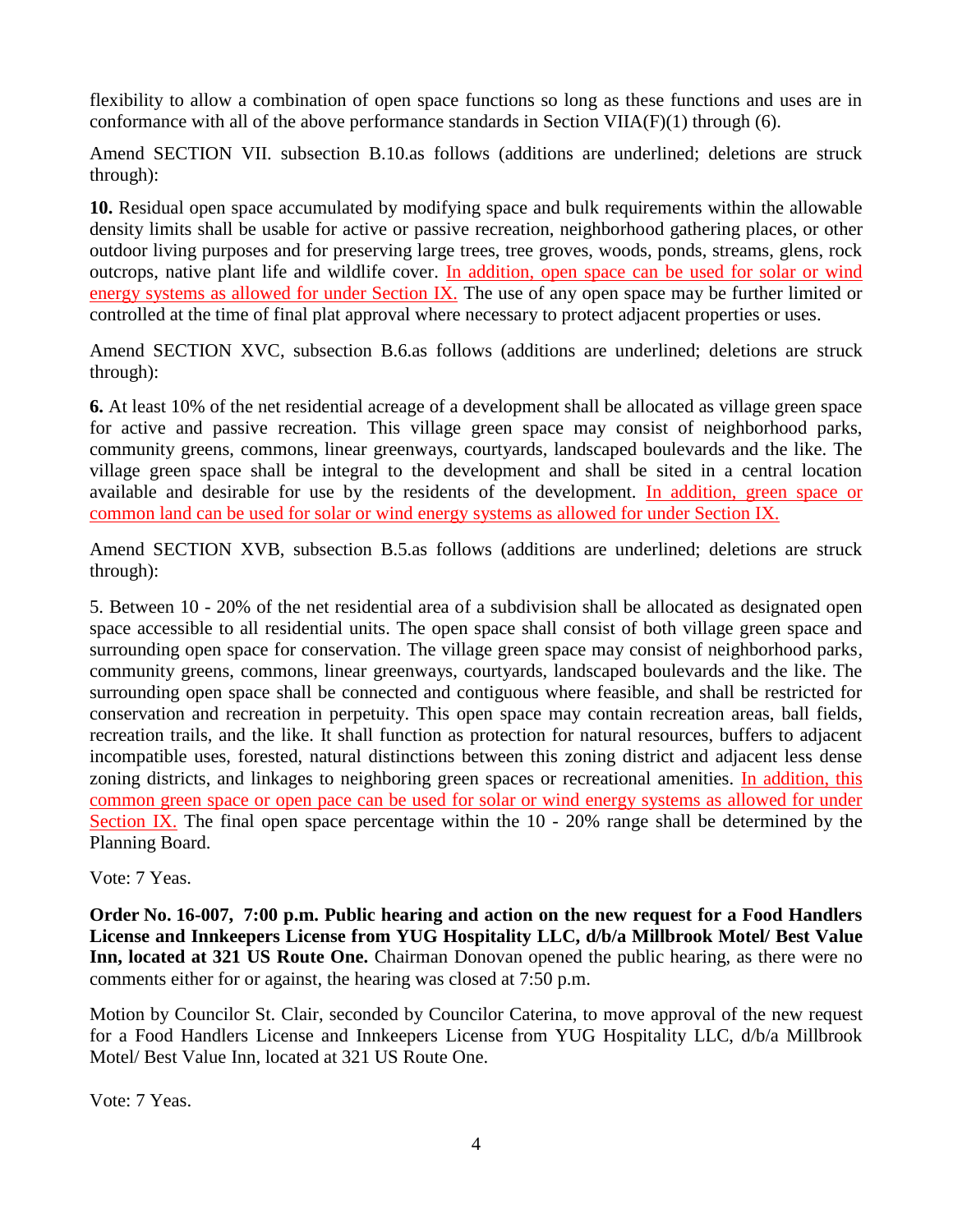### **OLD BUSINESS:**

**Order No. 16-008. Act on the request to approve names posted to the various Town Committees/Boards, as recommended by the Appointments Committee.** Motion by Councilor Babine, seconded by Councilor St. Clair, to move approval of the names posted to the various Town Committees/Boards, as recommended by the Appointments Committee, as follows:

> **Shellfish Conservation Commission** Appoint Paul Erickson as a full voting member, term to expire in 2018 Re-Appoint Erica Downs as a full voting member, term to expire in 2018 Appoint Dwayne O'Roak as the  $1<sup>st</sup>$  Alternate, term to expire in 2018 **Zoning Board of Appeals** Appoint Karen Shupe as  $2<sup>nd</sup>$  Alternate, term to expire in 2018 **Housing Alliance** Appoint Eric Boucher as a full voting member, term to expire in 2018

Vote: 7 Yeas.

#### **NEW BUSINESS:**

**Order No. 16-009. Act on the request to adopt the Complete Streets Policy, as recommended by the Transportation Committee.** Dan Bacon, Town Planner, gave a brief overview on the Complete Streets Policy.

Motion by Councilor Rowan, seconded by Councilor St. Clair, to move approval to adopt the Complete Streets Policy, as recommended by the Transportation Committee, as follows:

### **SCARBOROUGH COMPLETE STREETS POLICY** *Recommended by the Town of Scarborough Transportation Committee* **Dated January 11, 2016**

### **1. Vision and Purpose.**

Complete Streets are designed and operated to provide safety and accessibility for all current and future transportation users whether they are pedestrians, bicyclists, transit riders or vehicular motorists, regardless of age or ability. Complete Streets principles contribute toward the safety, health, economic viability, and quality of life in a community by providing accessible and efficient connections between home, school, work, recreation and commercial centers. Ultimately, the town envisions a well-connected multimodal network of transportation facilities that appropriately relates to the existing built environment in capacity and scale, recognizing that all streets are different and that the needs of various users will need to be balanced in a flexible manner.

This Complete Streets Policy supports the goals outlined in the town's comprehensive plan, the Town-wide Transportation Study, and various neighborhood plans by creating a safer, cost effective, equitable, and fully accessible transportation network that supports walkable, attractive, business friendly neighborhoods. It also contributes to the town's livability goals by encouraging energy and environmental sustainability.

### **2. Project Considerations.**

Early consideration of all modes for all users will be important to the success of this policy. Those planning and designing projects that affect public streets will give due consideration to all roadway users from the very start of planning and design work. This will apply to all roadway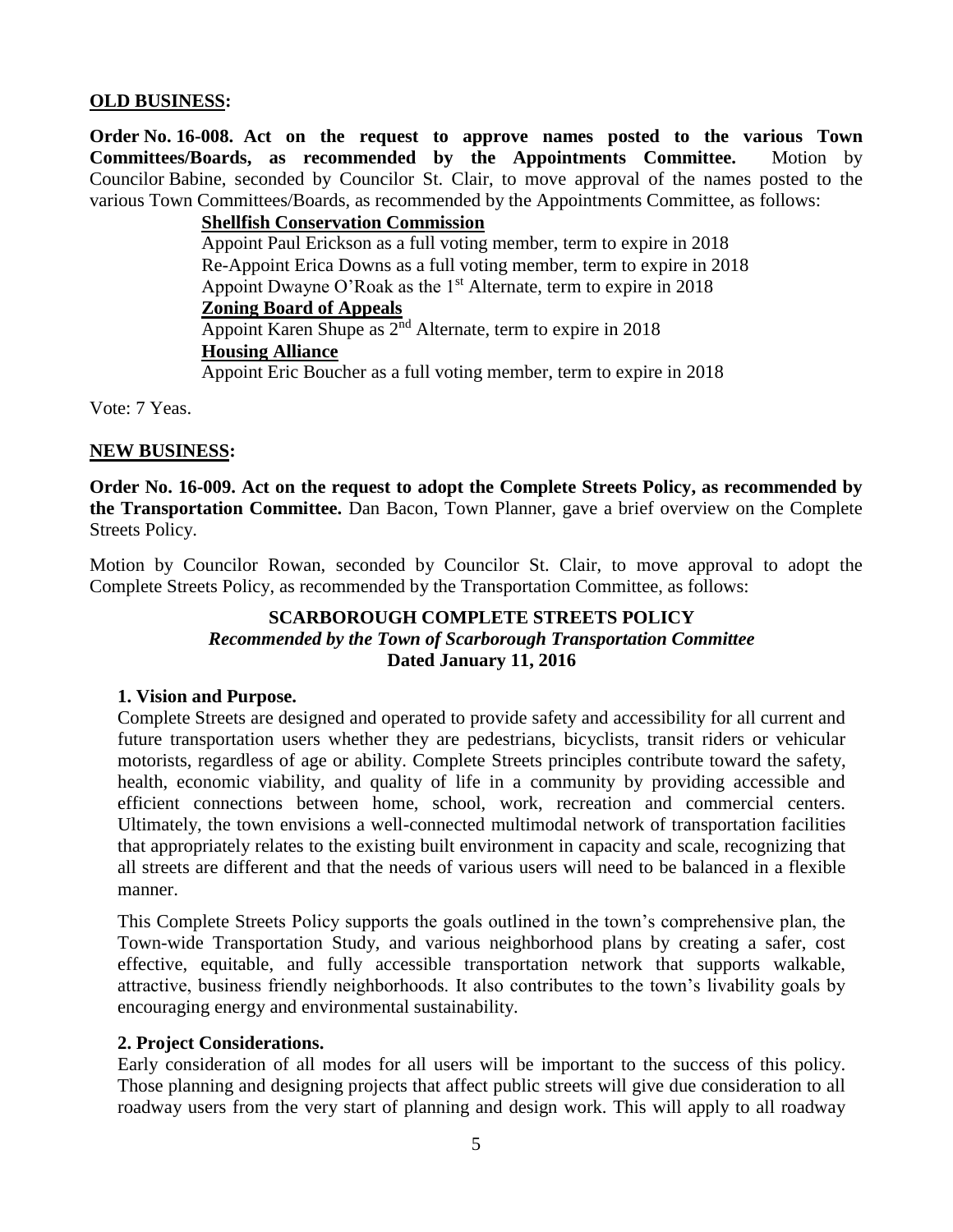projects, including those involving new construction, reconstruction, repaving/ rehabilitation or roadway retrofits. Roadway retrofits may include changes in the allocation of the right-of-way and pavement space on an existing roadway, such as changes to the number and use of lanes, changes in lane widths, and/or the addition or reconfiguration of on-street parking.

When applying for and reviewing projects for funding purposes regardless of funding source, Complete Street practices and principles will be included, as appropriate and reasonable, for all projects that affect the public right-of-way.

### **3. Exceptions.**

Bicyclist and pedestrian transportation users shall be included in street construction, reconstruction, re-paving, and re-habilitation projects, except under one or more of the following conditions: 2 a. A project involves only ordinary maintenance activities designed to keep assets in serviceable condition, such as mowing, cleaning, sweeping, spot repair, concrete joint repair, or pothole filling, overlay paving projects or when interim measures are implemented on temporary detour routes.

a. A project involves only ordinary maintenance activities designed to keep assets in serviceable condition, such as mowing, cleaning, sweeping, spot repair, concrete joint repair, or pothole filling, overlay paving projects or when interim measures are implemented on temporary detour routes.

b. The Town Staff determines there is insufficient space to safely accommodate new facilities and a parallel or nearby facility provides a reasonable level of similar accessibility to destinations.

c. The Town Staff determines there are relatively high safety risks.

d. The Town Staff or Town Council exempts a project due to the excessive and disproportionate cost of establishing a bikeway, walkway or transit enhancement as part of a project in relation to the anticipated number of users.

e. As part of its Development Review process the Planning Board may waive sidewalk requirements based upon its formal, structured waiver provisions.

f. The Town Engineer, Public Works Director and Planning Staff collectively determine that the construction is not practically feasible or cost-effective because of significant or adverse environmental impacts to historic resources, streams, flood plains, remnants of native vegetation, wetlands, steep slopes or other critical areas, or due to impacts on neighboring land uses, including impact from right of way acquisition.

g. The project involves a roadway that bicyclists and/or pedestrians are prohibited by law or the roadway falls outside an established existing bus transit route or where it is reasonably determined a future bus transit route will not occur.

**4. Network.** Complete streets are planned, designed, maintained and operated to enable safe, convenient, appealing and continuous travel networks for all users. The goal is to formalize the planning, design, operation, and maintenance of streets so that pedestrians, bicyclists, motorists and bus riders of all ages and abilities are able to safely move from destination to destination along and across the street network. Complete Streets can be achieved through network level improvements, through integration into single location projects, or incrementally, though a series of small improvements or maintenance activities.

Transportation improvements will include facilities and amenities, as appropriate, that are recognized as contributing to Complete Streets, which may include pavement markings and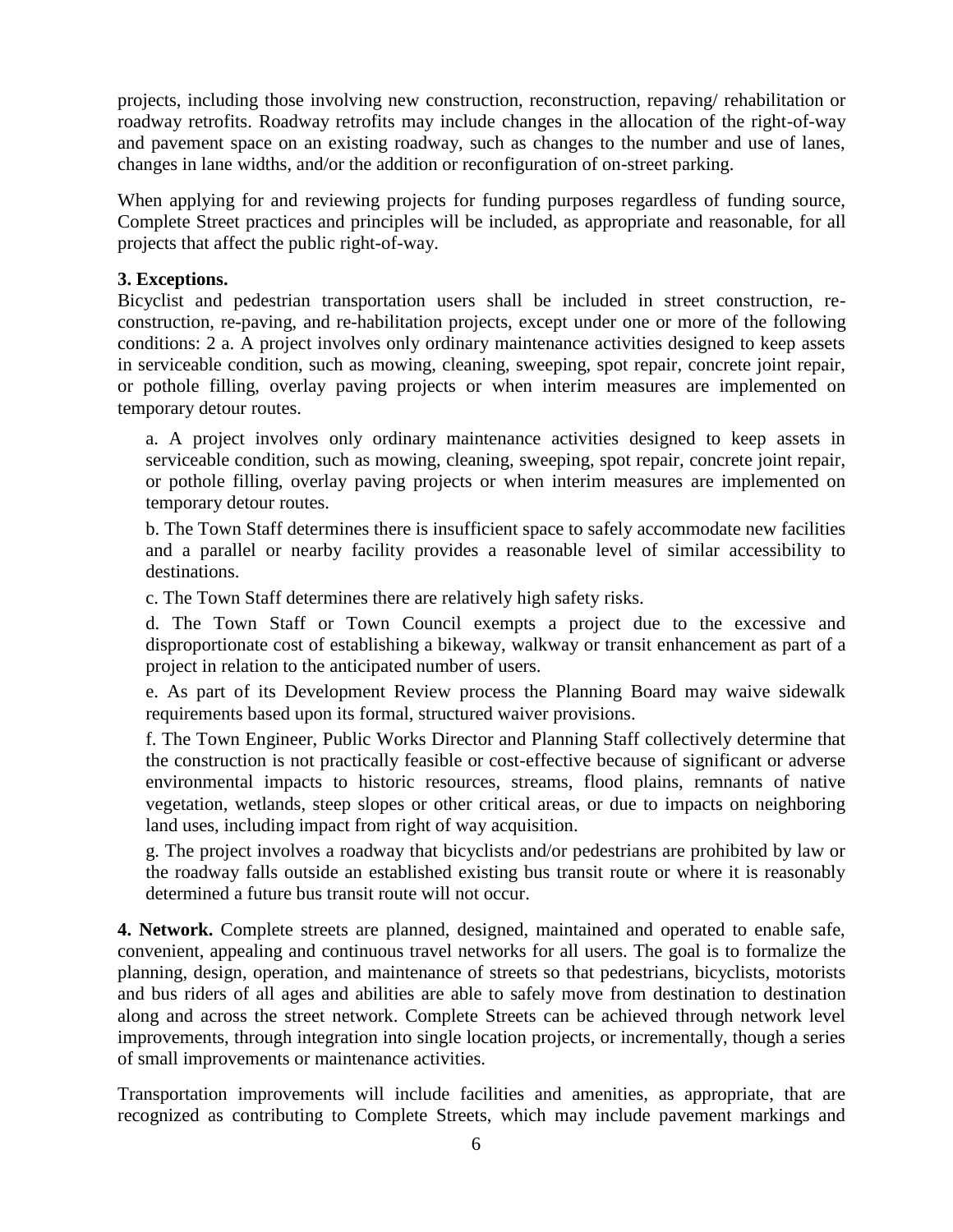signs; street and sidewalk lighting; sidewalks and pedestrian safety improvements such as medians/pedestrian refuges, curb extensions and crosswalk improvements; improvements that provide ADA (Americans with Disabilities Act) compliant and full accessibility such as curb ramps and accessible pedestrian signals; transit accommodations including bus shelters and improved pedestrian access to transit stops and centers; bicycle detection at intersections and bicycle accommodations including, shared use lanes, paved shoulders, wide travel lanes or bike lanes as appropriate; bicycle parking; and street trees, landscaping, street furniture and adequate drainage facilities, including opportunities for 'green' stormwater management facilities and practices.

### **6. All Agencies and All Roads.**

The design of new, rehabilitated or reconstructed facilities should anticipate likely future demand for bicycling, walking, transit and motorist use and should not preclude the provision of future improvements.

The Town of Scarborough will coordinate and collaborate with other transportation agencies including PACTS and the Maine DOT, and other users of the public right-of-way, such as utilities and public transportation providers, to ensure that the principles and practices of Complete Streets are embedded within their planning, design, construction, and maintenance activities.

### **7. Design Standards and Guidelines.**

The Planning Office shall update, develop and adopt inter-departmental policies, urban design guidelines, zoning and performance standards and other guidelines as applicable, using resources identifying best practices in urban design and street design, construction, operations and maintenance. These resources may include, but are not limited to: the AASHTO Green Book; AASHTO Guide for the Planning, Designing and Operating Pedestrian Facilities; AASHTO Guide for the Development of Bicycle Facilities; ITE Designing Walkable Urban Thoroughfares: A Context Sensitive Approach; NACTO Urban Bikeway Design Guide; Manual on Uniform Traffic Control Devices; US Access Board Public Right-of-Way Accessibility Guidelines; and the PACTS Regional Bicycle and Pedestrian Facility Design Guidance for the PACTS Metropolitan Planning Area.

When fulfilling this Complete Streets policy the town will generally follow the design manuals, standards and guidelines above, as applicable, but should be not be precluded from considering innovative or non-traditional design options where a comparable level of safety for users is present or provided.

### **8. Community Context.**

It will be important to the success of the Scarborough Complete Streets Policy to ensure that the project development process includes early consideration of the land use and transportation context of the project, the identification of gaps or deficiencies in the network for various user groups that could be addressed by the project, and an assessment of the tradeoffs to balance the needs of all users. The context factors that should be given high priority include the following:

a. Whether the corridor provides a primary access to one or more significant destinations such as a community or regional park or recreational area, a school, a shopping/commercial area, a local transportation center or other multimodal center, or an employment center.

b. Whether the corridor provides access across a natural or man-made barrier such as a river or freeway.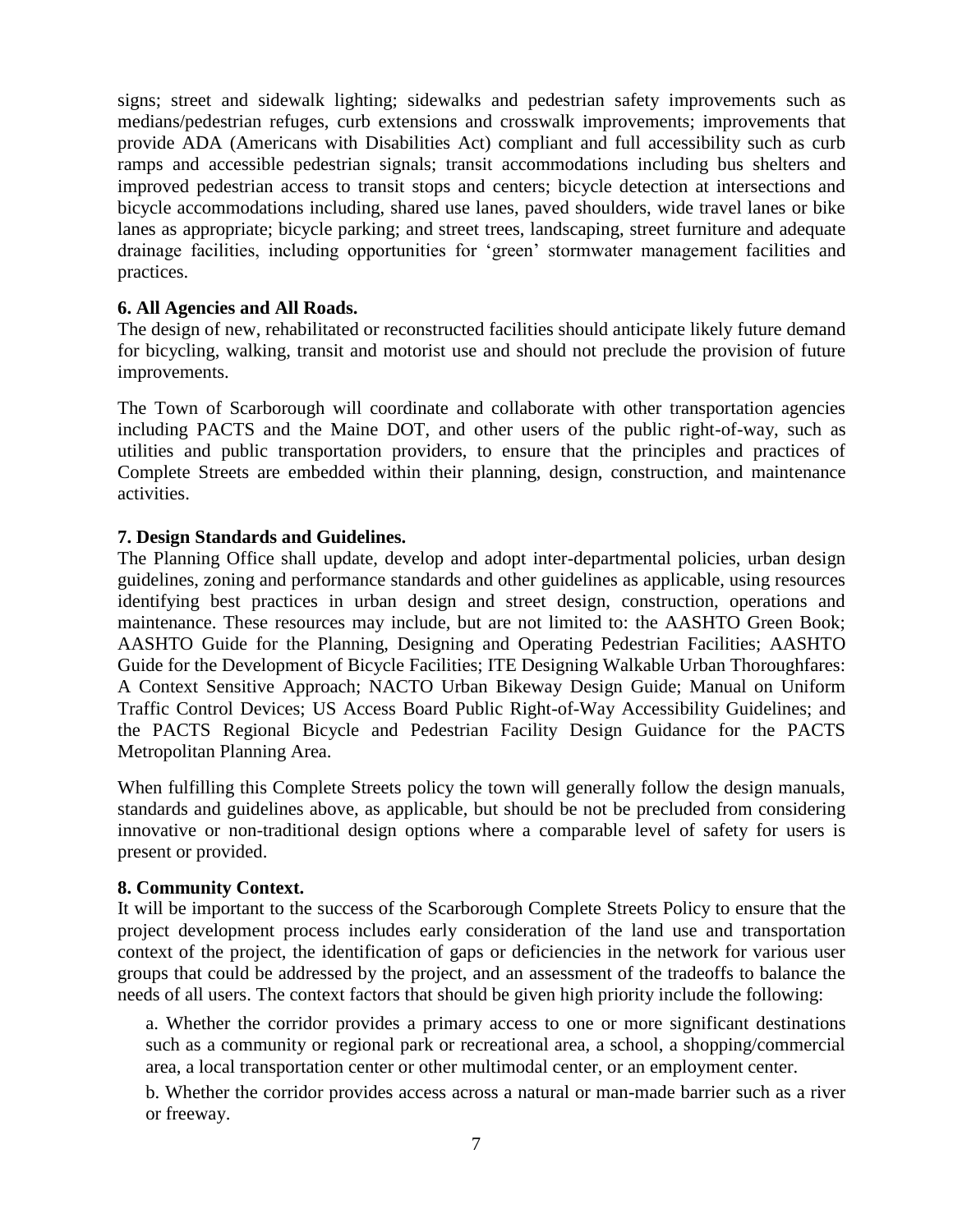c. Whether the corridor is in an area where a relatively high number of users of nonmotorized transportation modes can be anticipated.

d. Whether a road corridor provides, or could provide, continuity or connectivity links for an existing trail or path network

e. Whether nearby and/or parallel routes provide a similar Level of Service, convenience and connectivity already exists.

**9. Performance Measures.** The town will define performance measures to track the progress of implementation of this policy. Such measures shall include, but not be limited to: improvements in safety for all roadway users; increased capacity and connectivity for all modes of transportation; usage (such as mode share) of biking, walking and transit; miles of bicycle and pedestrian facilities; and attainment of ADA compliance. Such measures shall be incorporated into relevant plans, manuals, policies, processes and programs. The Planning Department shall work with the state and other agencies such as the regional planning organization (GPCOG) to track such performance measures, as appropriate.

**10. Implementation.** The Town will develop implementation strategies that will include, but are not limited to:

### **a. Restructuring Policies and Procedures**

 $\Box$  Evaluate and revise manuals and practices.

 $\Box$  Develop project checklists for the incorporation of Complete Streets elements into projects, plans and other activities affecting streets and the public-right-of way.

 $\Box$  Work with governmental agencies such as PACTS and the Maine DOT to encourage incorporation of the Town's Complete Street Policy into transportation projects under their jurisdiction.

### **b. Developing Design Policies and Guidelines**

 $\Box$  Develop and adopt street network plans.

 $\Box$  Develop Level/Quality of Service indicators for motor vehicle, pedestrian, bicycling and transit facilities and services.

### **c. Providing Training**

 $\Box$  Continue education of staff and public officials on the principles and practices of Complete Streets.

### **d. Improving and Updating Performance Measures**

 $\Box$  Identify performance goals and targets.

 $\Box$  Develop tracking measures such as safety, facility use and modal shifts to gauge success.

Vote: 7 Yeas.

**Order No. 16-010. Act on the request to adopt the 2016 Town Council Goals.** The following individuals spoke on this item:

- Kristen Allen of Woodfield Drive spoke on the Budget piece of the Council Goals noting that the School Budget needs to be restored. For the budget to pass on the first vote things need to be revisited. Items that were removed need to be put back and to have a goal of keeping the budget at 3% or below is not realistic.
- Mary Starr of Haystack Circle also spoke on the 3% Budget piece noting that this would not meet the needs of the School Department. She would not support a level service budget.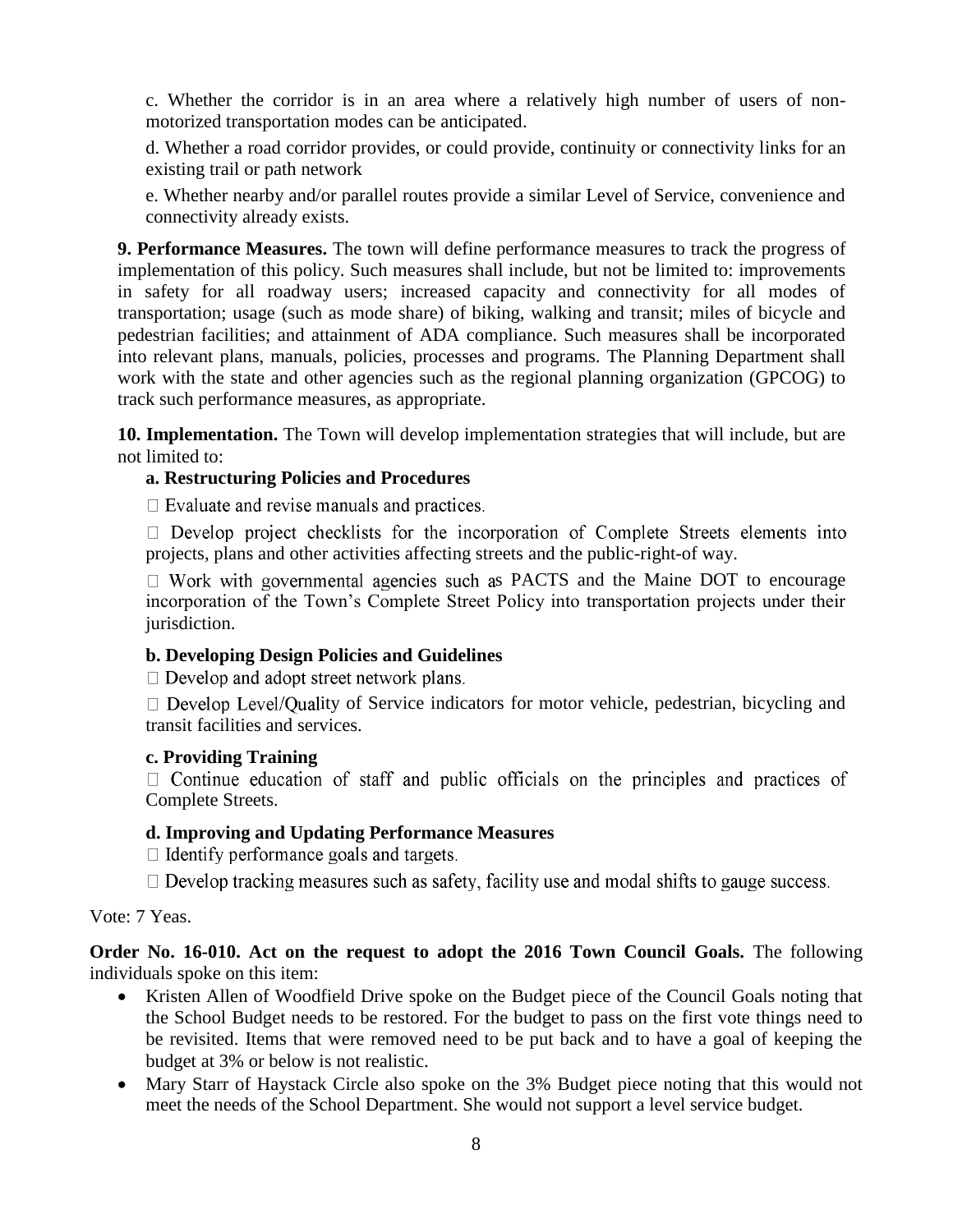• Drew Stevens of Surry Lane also spoke on the 3% budget piece and agreed with the previous two speakers. We need to do what is right for the town; He asked the Council to put the spirit toward the schools as much as they do the town.

Motion by Councilor Babine, seconded by Councilor St. Clair, to move approval to adopt the 2016 Town Council Goals, as follows:

# **2016 Town Council Goals**

**Process:** The Town Council engaged a professional facilitator to assist in the establishment of goals for the 2016. The prerequisite for a "goal" was established that it must meet all of the following criteria:

- The goal serves our Mission
- Significant progress can be made in one year
- Progress can be measured (through metrics, milestones, or observables)
- The goal is within our control

All goals were selected by consensus. The process included the identification of expected Outcomes and specific Action items to maximize attainment:

**OUTCOMES:** How we know when goal is achieved, what it looks like, measures **ACTIONS:** Specific steps to achieve goals

For those items that failed to satisfy the established criteria for a goal or for which there was not a consensus, the Town Council also identified "Initiatives" as important matters that deserve attention. Lastly, "Other Issues" were identified from individual Councilors during telephone conversations.

# **GOALS**

### *Improve Internal Communications*

### **OUTCOMES:**

- No surprises
- Improve trust
- Subjective survey has smaller range. Greater agreement on council effectiveness.
- More communication between all individual councilors
- More robust and inclusive discussion around issues and at council table
- Strive for broad agreement on issues
- More respect for differences
- Progress towards goals is achieved
- Established and agreed-upon communication protocols

### **ACTIONS:**

- Council self-evaluates progress vs goals, at least annually
- Regular check-ins/evaluation/discussion re council effectiveness
- 1:1 meetings between councilors
- Flesh out 'norms & practices' from Retreat

### *Improve External Communications*

### **OUTCOMES:**

 Less controversy around council decisions (less contentious public comment & fewer negative comments from public)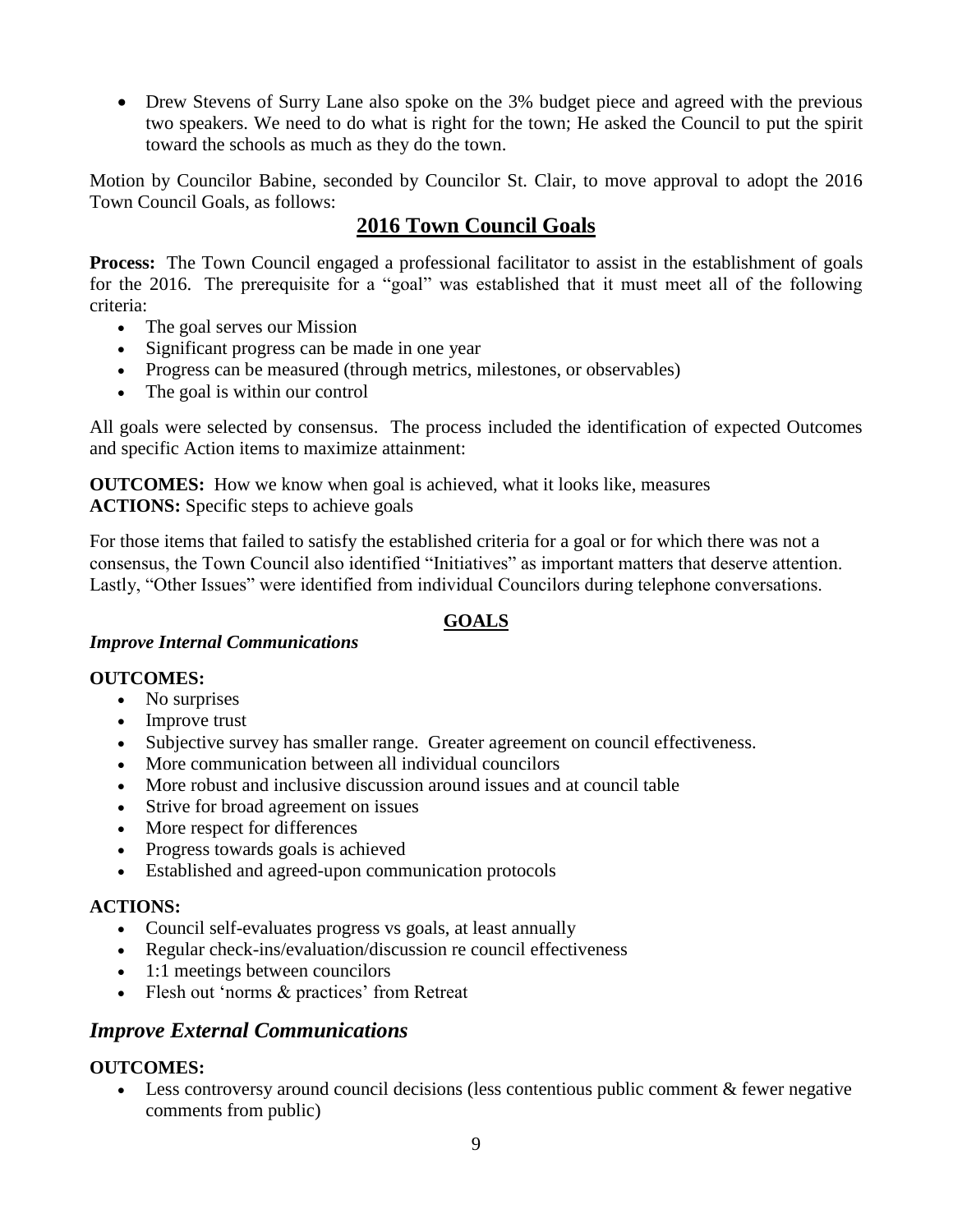- Understand community needs, services, values
- Pass budget on  $1<sup>st</sup>$  vote
- Community goals for council based on their input
- More transparency
- More public ownership and support of council decisions
- Connectivity between Committees and more public awareness of Committees

### **ACTIONS:**

- Determine response protocol when a councilor receives an email or letter
- Name a TC "quarterback"
- Community dialogue
- More mention of 'positives' in town
- Article or column appearing in Leader 1/mo regarding an issue of interest to the public
- Use Surveys to gauge community regarding
	- o Progress
	- o Needs
	- o Services
	- o Goals
- Increase opportunities for dialogue with community
- Increase interaction with the community. Examples::
	- o Council members at business openings
	- o Council members as school volunteers
	- o Keep fellow councilors informed of community contact

### *Further enhance financial management; budget process*

### **OUTCOMES:**

- Pass budget on  $1<sup>st</sup>$  vote
- Incremental improvement in service delivery
- Responsible/realistic budgets
- Sustainable tax rate increases
- Have agreed-to metrics for budget performance
- Favorable comparison with other communities as benchmarks
- Ultimately, eliminate the need for the budget to go to a vote

### **ACTIONS:**

- Determine and agree upon metrics to measure budget performance
	- o Benchmarking with other communities
	- o Identify and review best practices from other communities
- Strive for tax impact to be consistently around or below 3%
- Focus on 'trends' via metrics/dashboards
- Budget presentation:
	- o Combine revenues
	- o More accurate projection of property valuation increase
- Continue community budget forum with measurable response and feedback on public input

# **INITIATIVES AND OTHER ISSUES**

- Historic preservation
- Affordable Housing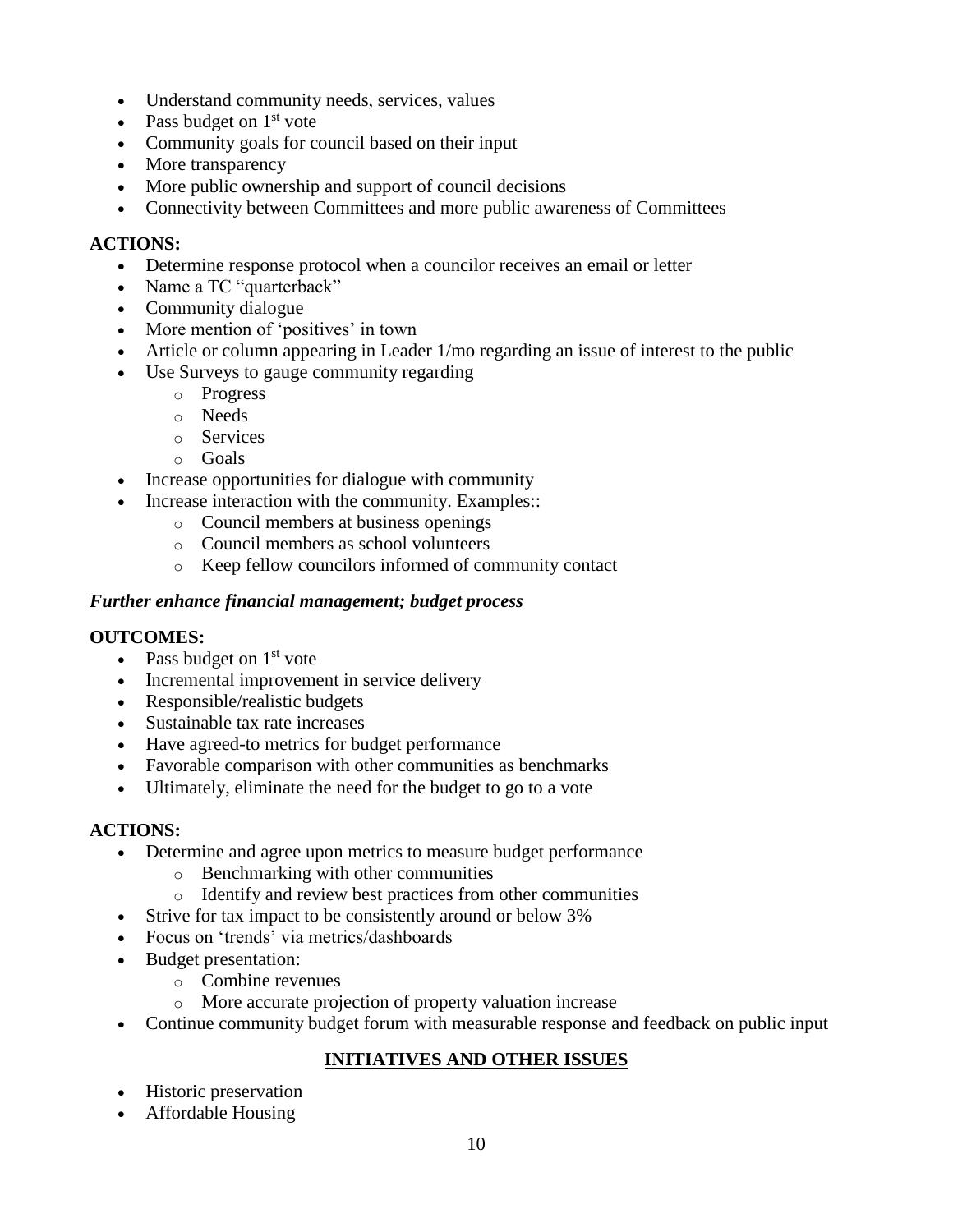- Senior services/Aging in Place
- Strategic Planning for the town:  $5 10$  year timeframe
- Business Development
- Broadband internet
- Build on the positives from the Retreat and Goals Workshop
- Ordinances
- Parking

Vote: 7 Yeas.

**Item 9. Non Action Items.** None at this time.

### **Item 10. Standing and Special Committee Reports and Liaison Reports.**

- Councilor Babine gave an update on the Finance Committee and handed out a calendar for upcoming Finance Committee meetings and reviewed the time-line for Municipal/School Budget meetings.
- Councilor Caterina gave updates on the following: the Conservation Commission; the Chamber of Commerce meeting; the District 30 Legislative Policy Committee meeting in Augusta in the morning; the Long Range Planning Committee; there would be a Broadband meeting next week and the Ordinance Committee.
- Councilor Hayes gave updates on the following: the Senior Advisory Committee; the Coastal Harbor Committee; the Shellfish Conservation Commission and the Transportation Committee.
- Councilor Caiazzo update on the Energy Committee; School Board update;
- Chairman Donovan spoke on the Ordinance Committee as well as the Energy Committee.

# **Item 11. Town Manager Report.** Thomas J. Hall, Town Manager, gave the following updates:

- At a previous meeting he had mention the Star Community Service Program and added that we were at the membership level. He suggested the possibility of forming a steering committee to keep staff on task.
- Martins Point Health Care facility has been moving through the Planning Board process and added there could be two community spaces available.
- Sewer across the Payne Road and will be the subject of a Council Workshop in the very near future.
- Worker Comp Insurance LEADER Program has saved the Town over \$64,000.
- Staff from Congresswoman Pingree's office would be hosting a meeting on Thursday, January 28<sup>th</sup> to meet with Town leaders to discuss the Appropriations process and community needs.
- Winterfest has been rescheduled for February  $13<sup>th</sup>$  from noon to 5:00 p.m.

# **Item 12. Council Member Comments.**

- Councilor Caiazzo wanted to hear more information around the 3% piece of the budget noting that there would be tough decisions to make – not everyone is going to agree with what is being done. He then touched on the joint Finance Committee meeting between the town and the school. There would be a web-based site for all budget information so that budget information would be in one place. He congratulated the Police Dept. on the placement of the 100<sup>th</sup> individual under its Operation HOPE Program.
- Councilor Hayes also spoke on Project HOPE and the impact that it has on individuals it had assisted.